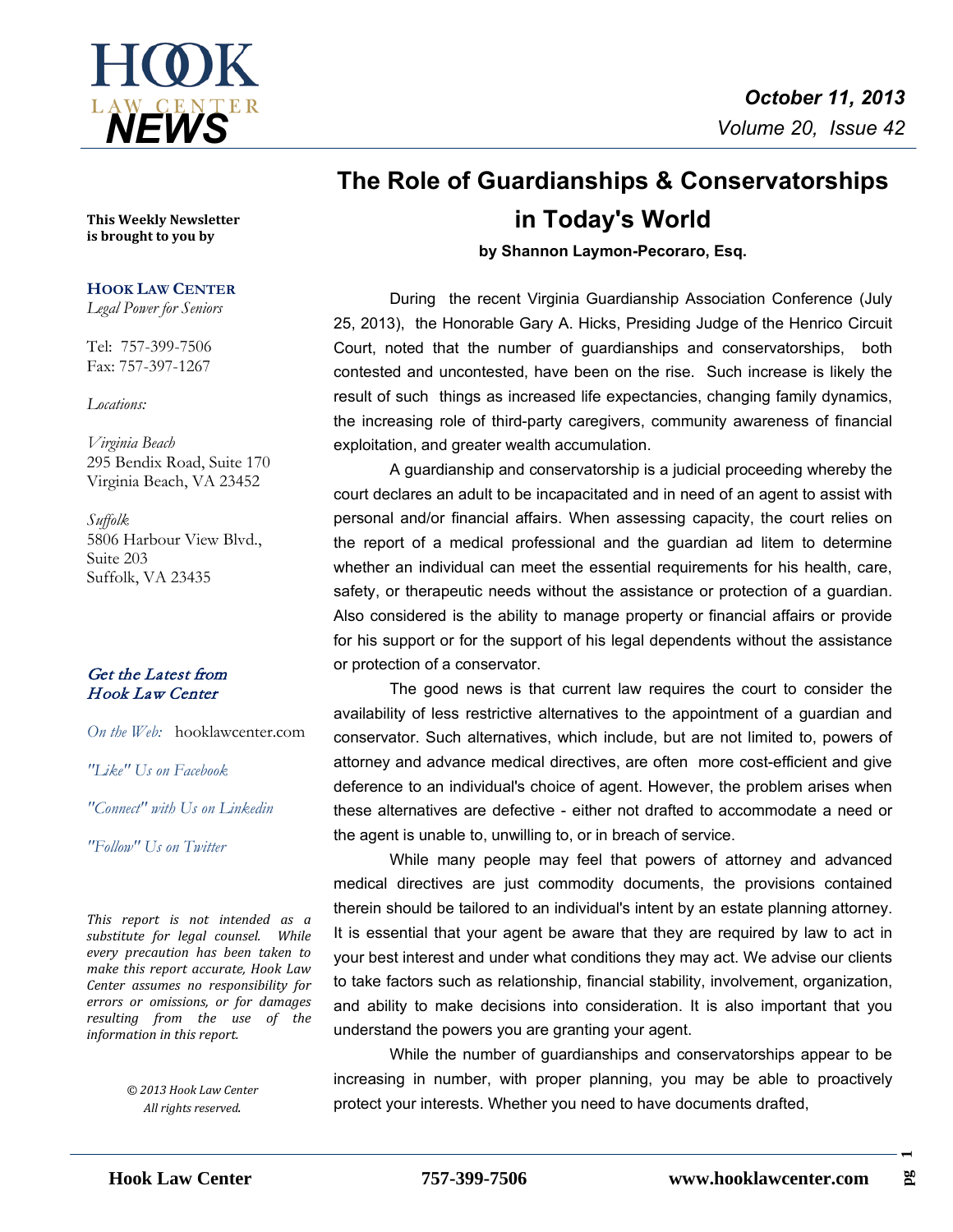

# **The Role of Guardianships & Conservatorships in Today's World (con't)**

desire a review of your current estate planning documents, or think you may know someone in need of a guardian and/or conservator, the attorneys of the Hook Law Center invite your to contact them. Please contact us to schedule a consultation.



**A Cat's Tongue** 

**Hook Law Center:** Kit Kat, what is so unique about a cat's tongue?

**Kit Kat**: Well, we all know that a cat's tongue feels like sandpaper. It aids in keeping them well-groomed and having deliciously smelling fur. My mom loves to pet me and my 4 siblings, because we always smell so great and there is no odor after petting one of us. The feeling is mutual. We love to be scratched on the underside of our chins!

Anyway, back to a cat's tongue which has recently been an object of research by an engineer at the Massachusetts Institute of Technology. He studied the movement of a cat's tongue while a cat was drinking from a faucet. He did this by using a high-speed camera which recorded motion at 120 frames per second. What he found was that a cat's tongue moves very rapidly in capturing the water and returning it to its mouth before the water can fall off. It does it so rapidly that this process cannot really be seen by the human eye. The scientist further commented that this knowledge may be useful someday in the design of robots. The cat has no need to tilt its head forward or to get its snout wet. It utilizes its tongue in a super, efficient manner. Now whoever could have predicted that such a simple thing as a cat drinking water from a faucet could be useful to science? Modern marvels never cease!

(http://shine.yahoo.com/pets/5-things-never-knew-cats-155000145.html)(9-4-2013)

**Upcoming Events**

- Hook Law Center is participating in the Alzheimer's Association Walk to End Alzheimer's on **October 13, 2013** to raise funds and awareness. We know **Team Hook Law Center** can make a difference with your support! It's easy to give online using this link: [http://act.alz.org/site/TR/Walk/VA-SoutheasternVirginia?team\\_id=87329&pg=team&fr\\_id=3766.](http://act.alz.org/site/TR/Walk/VA-SoutheasternVirginia?team_id=87329&pg=team&fr_id=3766) If you would like to join **Team Hook Law Center**, raise funds and walk with us, please email **Jennifer Woods-Pagano, CECC**, our team captain, at **pagano@hooklawcenter.com** for more information.
- Hook Law Center will be presenting a seminar at the State Meeting of Educational Office Personnel, sponsored by the Suffolk Public Schools, on **October 18, 2013** at 9:00 am at the Hilton Garden Inn, Harbour View Blvd., Suffolk, VA.
- Hook Law Center is participating in the National Multiple Sclerosis Society, Hampton Roads Chapter, Resource Fair at the Westin Virginia Beach Town Center on **October 23, 2013** from **5:15 pm -6:45 pm.** This event is free and open to the public.

 $\sim$